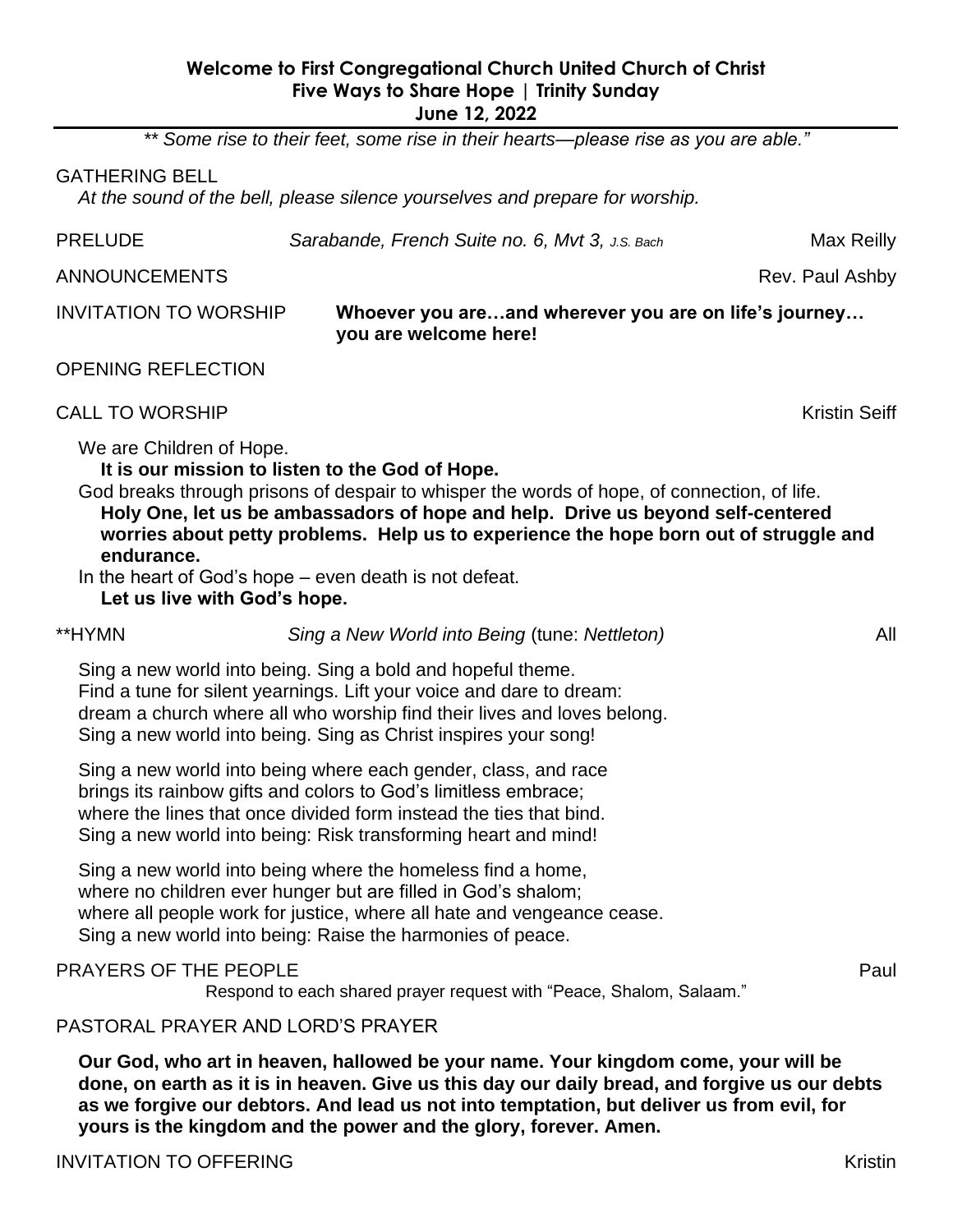| OFFERTORY                      | Improvisation                                                                                                                                                                                                                                                                                                                                                                                                                                                                                                                                         |                |  |
|--------------------------------|-------------------------------------------------------------------------------------------------------------------------------------------------------------------------------------------------------------------------------------------------------------------------------------------------------------------------------------------------------------------------------------------------------------------------------------------------------------------------------------------------------------------------------------------------------|----------------|--|
| **DOXOLOGY                     | All                                                                                                                                                                                                                                                                                                                                                                                                                                                                                                                                                   |                |  |
| ** PRAYER OF DEDICATION        |                                                                                                                                                                                                                                                                                                                                                                                                                                                                                                                                                       | Kristin        |  |
|                                | God of Hope, the news causes us to invite thoughts of apathy and indifference. What can<br>we do as one person or one family? What difference can we make? Yet each word of<br>encouragement to the sick, the depressed, the over-stressed creates a crack in the walls of<br>what we say we cannot do. Let your light shine through the cracks. Amen                                                                                                                                                                                                 |                |  |
| HYMN                           | Light is Kindled in the Darkness (tune: Beach Spring)                                                                                                                                                                                                                                                                                                                                                                                                                                                                                                 | All            |  |
|                                | Light is kindled in the darkness when our hope seems most absurd,<br>beacons through a shrouded future, pledges of Christ's steadfast word:<br>gifts of goodness yet enfold us— all around, beneath, above—<br>signs of beauty still persisting, symbols of God's constant love.                                                                                                                                                                                                                                                                      |                |  |
|                                | Though the wrong appears victorious— vi'lence, prejudice, and pride—<br>hope still rises from the wreckage; joy and grief stand side by side.<br>We will feel both pain and promise, terror's sting and love's new birth,<br>as we walk in light and shadow on God's blessed and bleeding earth.                                                                                                                                                                                                                                                      |                |  |
|                                | Raise your candle in the darkness though the wick of faith burns low.<br>Feed the fire with grace and justice and in wonder watch it grow.<br>As we gather flames together, till they shine with warmth and light,<br>God dispels the night of hatred, and the blaze of love burns bright.                                                                                                                                                                                                                                                            |                |  |
| <b>SCRIPTURE</b>               | Romans 5:1-5                                                                                                                                                                                                                                                                                                                                                                                                                                                                                                                                          | <b>Kristin</b> |  |
|                                | Therefore, since we are justified by faith, we have peace with God through our Lord Jesus Christ,<br>through whom we have obtained access to this grace in which we stand; and we boast in our hope<br>of sharing the glory of God. And not only that, but we also boast in our sufferings, knowing that<br>suffering produces endurance, and endurance produces character, and character produces hope,<br>and hope does not disappoint us, because God's love has been poured into our hearts through the<br>Holy Spirit that has been given to us. |                |  |
| MESSAGE                        | 5 Ways to Share Hope or<br>What to Do When They Say There's Nothing You Can Do                                                                                                                                                                                                                                                                                                                                                                                                                                                                        | Paul           |  |
| **HYMN SPP #199                | Go, Make a Difference                                                                                                                                                                                                                                                                                                                                                                                                                                                                                                                                 | All            |  |
| Refrain                        | Go make a difference. We can make a difference. Go make a difference in the world. (repeat)                                                                                                                                                                                                                                                                                                                                                                                                                                                           |                |  |
| the love of God in you and me. | We are the salt of the earth, called to let the people see<br>We are the light of the world, not to be hidden but be seen.<br>Go make a difference in the world. refrain                                                                                                                                                                                                                                                                                                                                                                              |                |  |
|                                | We are the hands of Christ reaching out to those in need,                                                                                                                                                                                                                                                                                                                                                                                                                                                                                             |                |  |

the face of God for all to see.

We are the spirit of hope; we are the voice of peace.

Go make a difference in the world. *refrain*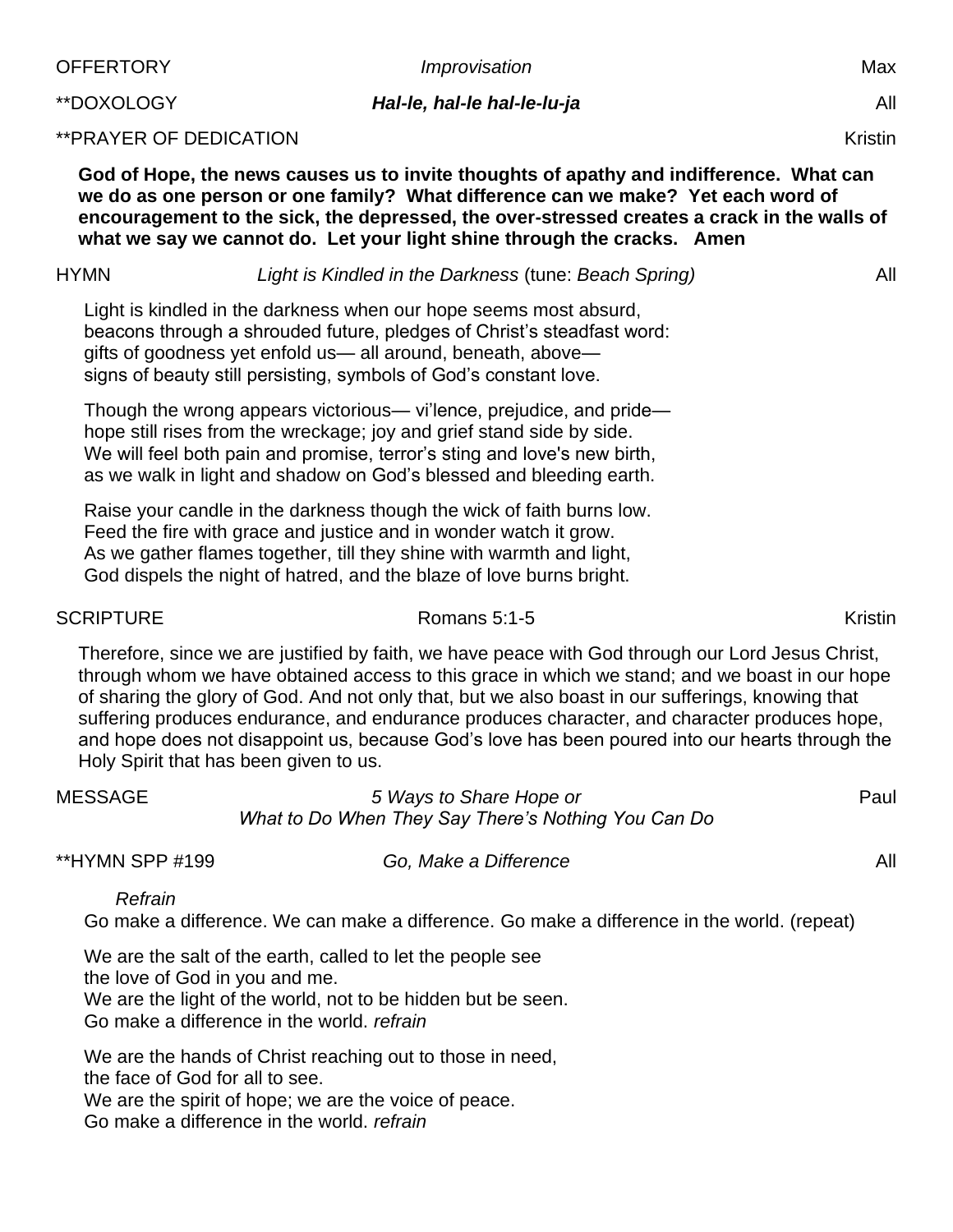So let your love shine on, let it shine for all to see. Go make a difference in the world. And the spirit of Christ will be with us as we go. Go make a difference in the world. *refrain*

## \*\* BENEDICTION Paul

UNISON SUNG BENEDICTION *World Peace Prayer* All

Lead us from death to life, from falsehood to truth, From despair to hope, from fear to trust. Lead us from hate to love, from war to peace, Let peace fill our hearts, let peace fill our world, Let peace fill our universe!

## Today's Worship Leaders

| preacher  | Paul Ashby           |
|-----------|----------------------|
| liturgist | <b>Kristin Seiff</b> |
| musician  | Max Reilly           |

## Acknowledgements

**FOUGO S4-SS** 

Unless otherwise noted, music reprinted and/or streamed with permission. OneLicense #A-709231. All rights reserved.

- Prelude*, Sarabande, French Suite no. 6, Mvt 3, J.S. Bach*
- *Sing a New World into Being*. Text: Mary Louise Bringle © 2006, GIA Publications, Inc. #27312. Tune: *Nettleton*, from *John Wyeth's Repository of Sacred Music*, 1813. Tune in public domain.
- $\Diamond$  Offertory, Improvisation by Max Reilly.
- *Halleluja*, a Caribbean melody. Public domain.
- *Light is Kindled in the Darkness.* Tune: *Beach Spring*, tune from The Sacred Harp, 1844 Text: David Bjorlin © 2017, GIA Publications, Inc. OneLicense #102154.\*
- *Go Make a Difference*, Text: Based on Matthew 5:13-16. Text and music: Steve Angrisano and Thomas N. Tomaszek © 1997, OCP. #82988
- *Lead Us from Death to Life* (*World Peace Prayer*). Words of refrain by Satish Kumar. Tune by Marty Haugen © 1985 GIA Publications, Inc. OneLicense #00191

\*Composer's note: In the weeks of despondency after the 2016 election, I was waiting at an El stop in downtown Chicago when I got word that my dear friends had welcomed their new son into the world. I was reminded that even in seasons of great cruelty and despair, there are signs of God's beauty and love that still persist.

|                            |                        | TUULL SLAII                    |
|----------------------------|------------------------|--------------------------------|
| senior pastor              | revpaulashby@yahoo.com | Rev. Paul Ashby                |
| choir & bell director      | topcatkc@aol.com       | Karen Caton                    |
| custodian                  |                        | Anna Driggs                    |
| office administrator       | office@uccgi.org       | <b>Beth Rakestraw</b>          |
| volunteer financial clerks | finance@uccgj.org      | Nancy Palubicki & Martha Jones |
| music coordinator          |                        | Martha Jones                   |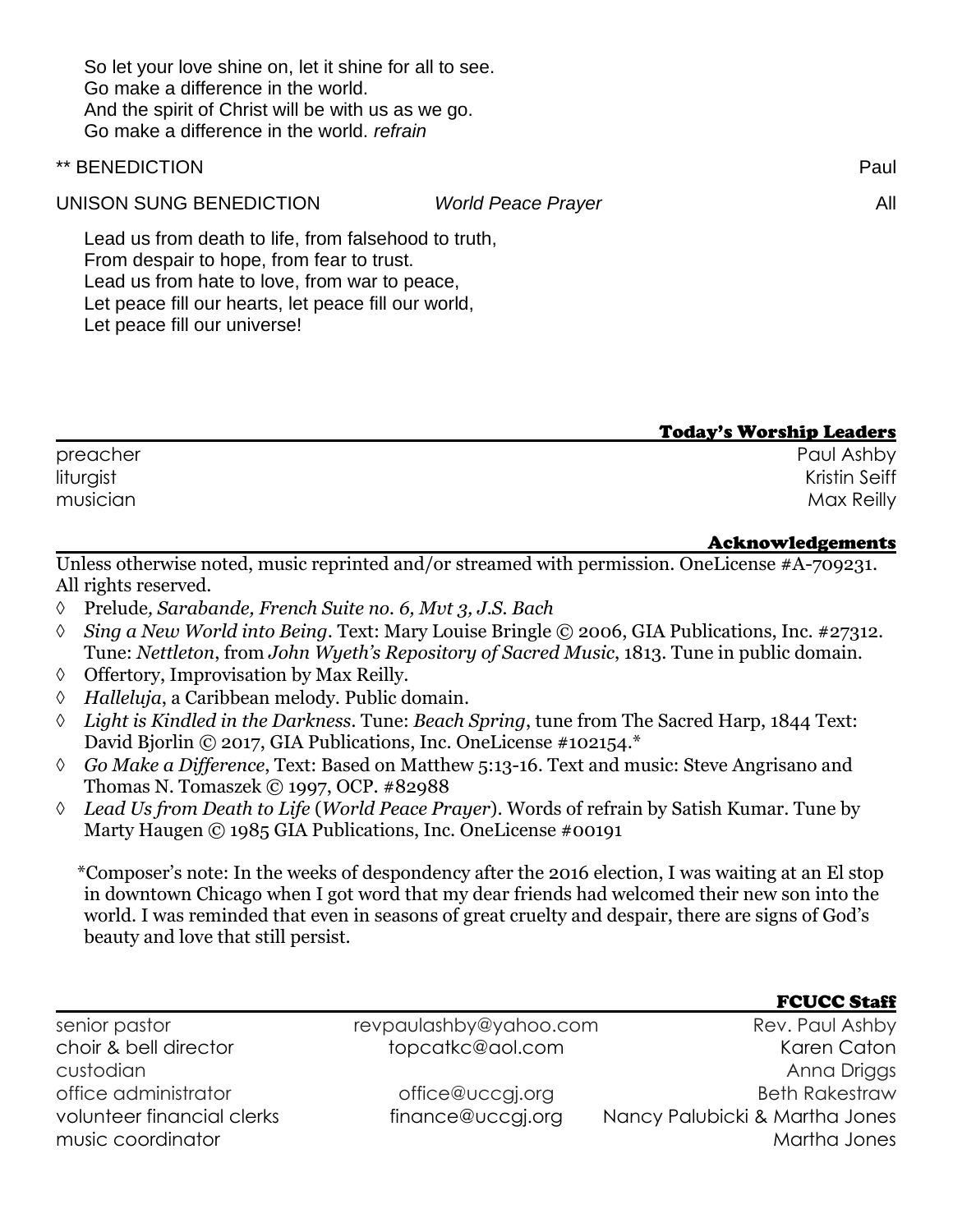*To call Pastor Paul:*

- ➢ *His cell phone, 970-793-8638. [Paul prefers calls over texts]*
- ➢ *His extension at church, 970-242-0298, x104.*
- ➢ *Home landline, 970-200-2668. [Paul is always up until midnight, do not be shy about calling late when there is need.]*

*To share a prayer request with the congregation, contact Beth Rakestraw, office@uccgj.org or 970- 242-0298 x 105.*

Please pray for a friend of our church, Dee Jacquet, whose husband died earlier this week of a sudden heart attack.

## **Announcements**

*Contact: Beth Rakestraw, Office Administrator, office@uccgj.org*

**Guest WiFi Access** | The name of our guest WiFi is FCUCC guest; the password is "welcomeall." **Join us for Coffee after worship |** You must be current on Covid vaccinations to join us for social events. Persons with underlying health conditions are encouraged to mask for indoor events.

**In-person Women's Coffee** | Interested in restarting women's coffee at church? Come Tuesday morning June 14<sup>th</sup> at 10:00 am for a planning session. (Friday zoom coffee will continue as usual.)

**Women's High Tea | Saturday, June 18 | 1:00 pm | You are cordially invited to attend High** Tea. Bringing a guest is encouraged; hat and gloves are optional. Please let us know if you are attending by Monday, June 13 –tomorrow! Email office@uccgi.org or call Carolyn Holmgren.

**New TOPS ( Take Off Pounds Sensibly) Chapter forming at UCC!| Organizational Meeting June 19th |11:15 am | Mayflower Room |** Please join us – Greg Biehn, Kathy Viglianco and Julie Krueger – to learn more. We will meet at the church one time per week for one hour – tentatively Thursdays at noon. No potions, prescribed plans or preaching ( we will leave that to Pastor Paul) just support for you on your individual road to improved health. Maybe it is time to start a new chapter? Hope to see you there!.

**New Directory Update** | For the next several Sundays, a draft of the new directory will be available for your review. I'd like congregants to review their photos and contact information, make any necessary corrections, and initial next to the entries to show it has been reviewed. Your initials will also express your permission for your photo and contact information to appear in the directory. Arrangements for new photos or retakes can be made at that time.

**Mission & Outreach Ongoing Collections for Solidarity, Not Charity | We currently collect** hotel and personal size toiletries, water/milk jugs with their lids and plastic grocery bags for Solidarity, Not Charity.

**June Collection for Catholic Outreach | Beverages |** With the weather heating up in the Valley, C.O. guests are thrilled to have a bottle or can of a refreshing beverage to take with them into the heat of their afternoons. Let's collect at least 100 cans or bottles or cartons of juice and/or soda, cold drinks, soft drinks, soda-pop (or whatever y'all called it back home) to share with our thirsty friends here in the Valley.